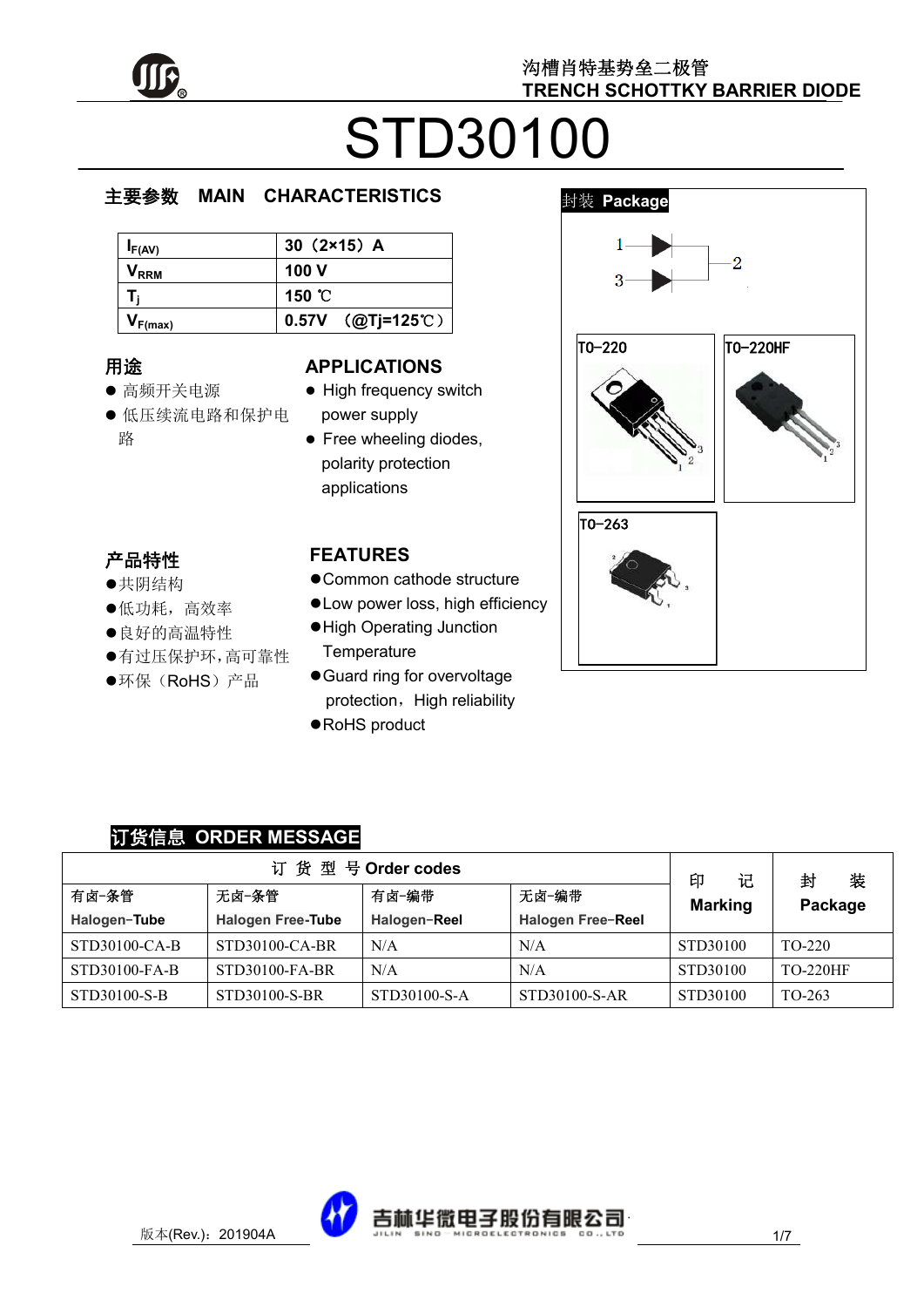# **R** STD30100

| 绝对最大额定值<br><b>ABSOLUTE RATINGS</b> (Tc=25°C) |                       |            |                           |             |             |
|----------------------------------------------|-----------------------|------------|---------------------------|-------------|-------------|
|                                              | 项<br>目                |            | 뮹<br>符                    | 值<br>数      | 单<br>位      |
|                                              | <b>Parameter</b>      |            | <b>Symbol</b>             | ValuU       | <b>Unit</b> |
| 最大反向重复峰值电压                                   |                       |            |                           | 100         | $\vee$      |
| Repetitive peak reverse voltage              |                       |            | <b>V</b> <sub>RRM</sub>   |             |             |
| 最大直流阻断电压                                     |                       |            |                           | 100         | V           |
| Maximum DC blocking voltage                  |                       |            | $V_{DC}$                  |             |             |
| 正向平均整流电流                                     | $T_c = 150^{\circ}$ C | 整个器件       |                           | 30          |             |
| Average forward                              | (TO-220/TO-2)         | per device |                           |             |             |
| current                                      | 63)                   |            | $I_{F(AV)}$               |             | A           |
|                                              | $T_c = 125^\circ C$   | 单<br>侧     |                           | 15          |             |
| (TO-220HF)<br>per diode                      |                       |            |                           |             |             |
| 正向峰值浪涌电流                                     |                       |            |                           |             |             |
| Surge non repetitive forward current         |                       |            |                           | 250         | A           |
| (额定负载 8.3ms 半正弦波—按 JEDEC 方法)                 |                       | $I_{FSM}$  |                           |             |             |
| 8.3 ms single half-sine-wave (JEDEC Method)  |                       |            |                           |             |             |
| 最高结温                                         |                       |            | $^{\circ}$ C              |             |             |
| Maximum junction temperature                 |                       |            | $\mathsf{T}_{\mathsf{i}}$ | 150         |             |
| 储存温度                                         |                       |            |                           | $-40$ ~+150 | °C          |
| Storage temperature range                    |                       |            | T <sub>STG</sub>          |             |             |

#### 电特性 **ELECTRICAL CHARACTERISTICS**

| 项<br>目           | 测试条件                    |                 | 最小值        | 典型值        | 最大值        | 单位          |
|------------------|-------------------------|-----------------|------------|------------|------------|-------------|
| <b>Parameter</b> | <b>Tests conditions</b> |                 | Value(min) | Value(typ) | Value(max) | <b>Unit</b> |
|                  | Ti =25 $\degree$ C      |                 |            | 20         | 100        | μA          |
| $I_R$            | Ti=125 $°C$             | $V_R = V_{RRM}$ |            | 5.0        | 20         | mA          |
|                  | Tj =25 $\degree$ C      |                 |            | 0.54       |            | V           |
|                  | Ti =125 $°C$            | $I_F = 10A$     |            | 0.49       |            | v           |
| $V_F$            | Tj =25 $\degree$ C      |                 |            | 0.60       | 0.65       |             |
|                  | Ti =125 $°C$            | $I_F = 15A$     |            | 0.57       | 0.62       |             |

#### 热特性 **THERMAL CHARACTERISTICS**

| 项<br>目                  |                 | 符<br>묵     | 最小值        | 最大值        | 单<br>位         |
|-------------------------|-----------------|------------|------------|------------|----------------|
| <b>Parameter</b>        |                 | Symbol     | Value(min) | Value(max) | Unit           |
| 结到管壳的热阻                 | TO-220          |            |            | 1.9        |                |
| Thermal resistance from | TO-263          | $Rth(i-c)$ |            | 2.0        | $^{\circ}$ CMV |
| junction to case        | <b>TO-220HF</b> |            |            | 2.5        |                |

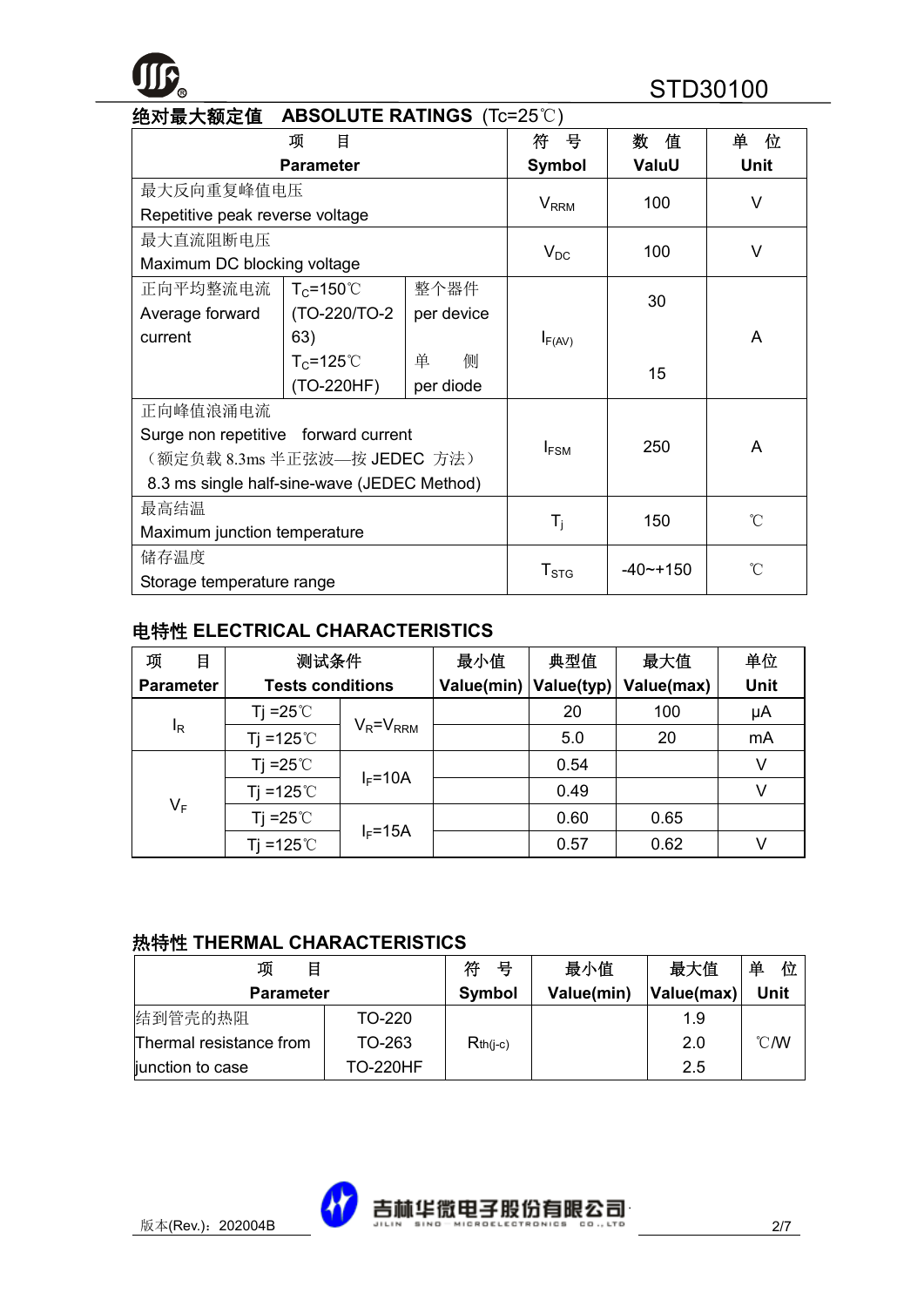

#### 特征曲线 **ELECTRICAL CHARACTERISTICS (curves)**



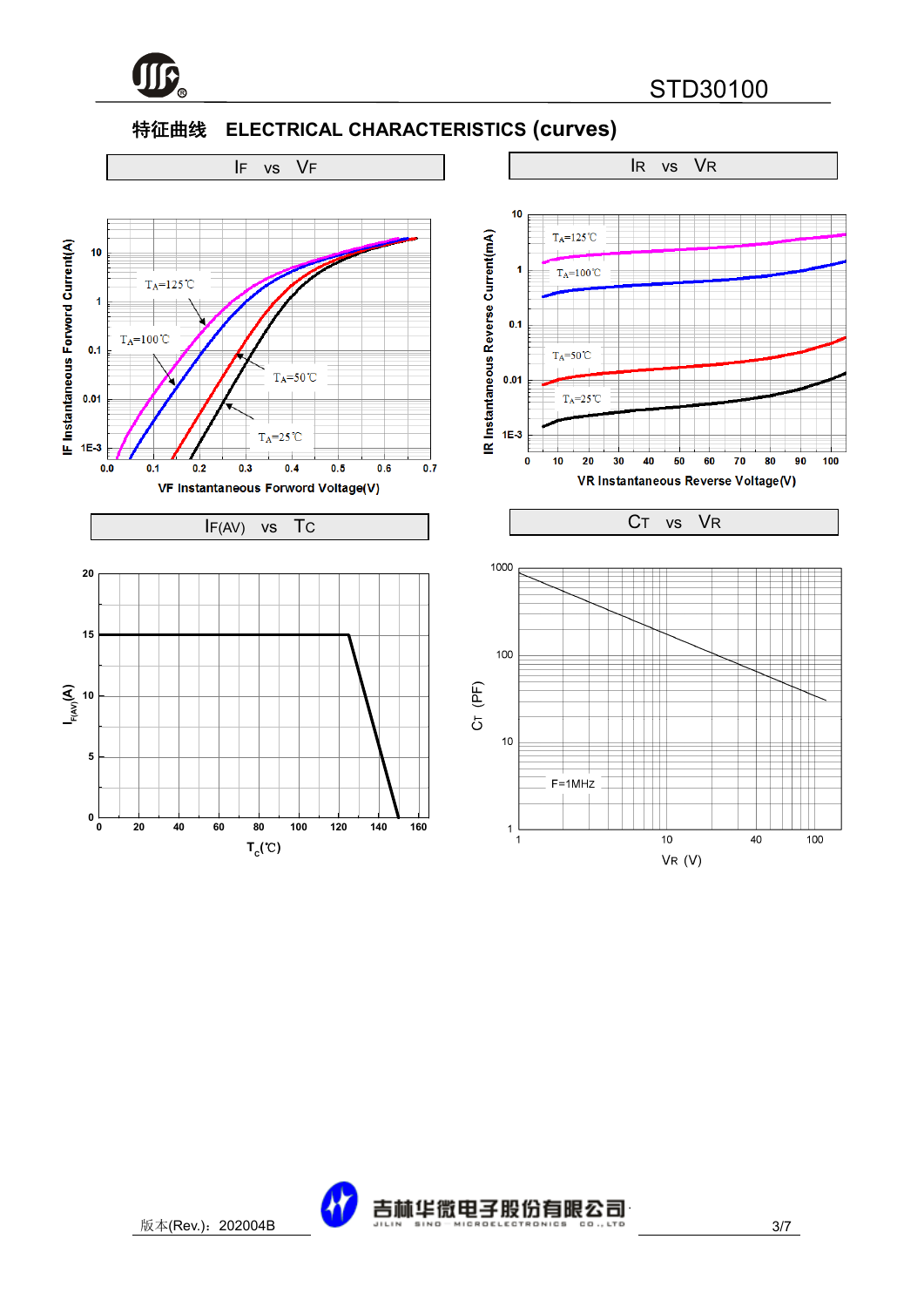

#### **TO-220** 单位 **Unit** :**mm**





A

| 符号<br>symbol | ΜIΝ   | MAX   |
|--------------|-------|-------|
| Α            | 4.40  | 4.80  |
| в            | 1.10  | 1.40  |
| b            | 0.70  | 0.95  |
| с            | 0.28  | 0.48  |
| c1           | 0.32  | 0.52  |
| D            | 14.45 | 16.00 |
| D2           | 8.20  | 9.20  |
| Ε            | 9.60  | 10.40 |
| е            | 2.39  | 2.69  |
| F            | 1.20  | 1.35  |
| L.           | 13.05 | 14.05 |
| L2           | 3.70  | 3.90  |
| Q            | 2.40  | 3.00  |
| Q1           | 2.20  | 2.90  |
| P            | 3.50  | 4.00  |



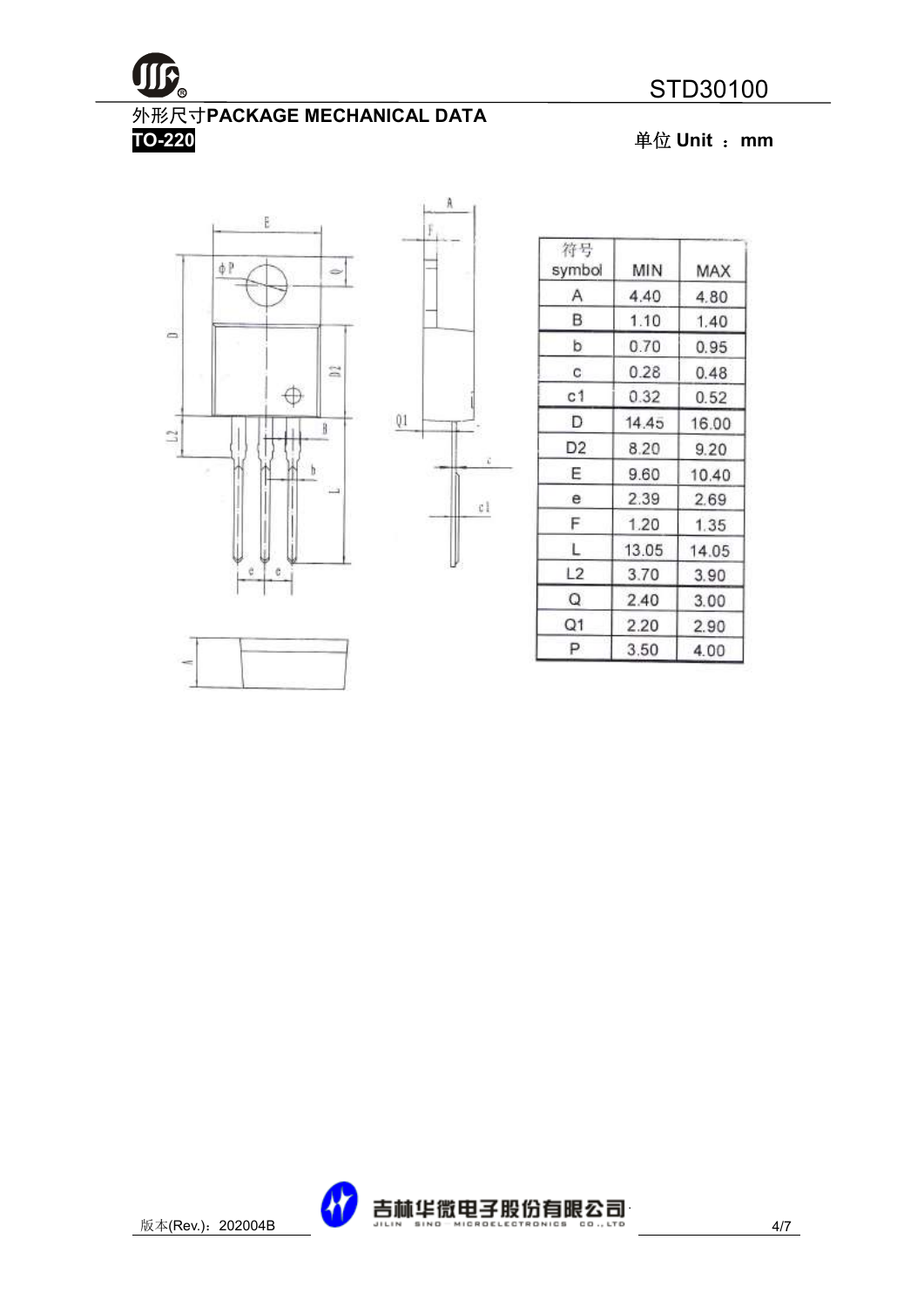# 外形尺寸**PACKAGE MECHANICAL DATA**

**TO-220HF** 单位 **Unit** :**mm**





1

 $\bullet^j$ 

| 符号<br>symbol   | MIN      | MAX   |  |
|----------------|----------|-------|--|
| $\mathsf{A}$   | 4.0      | 5.0   |  |
| <b>B1</b>      | 0.87     | 1.27  |  |
| b              | 0.72     | 0.92  |  |
| с              | 0.5      | 0.7   |  |
| D              | 15.0     | 16.5  |  |
| D2             | 7.8      | 9.4   |  |
| Ε              | 9.62     | 10.62 |  |
| е              | 2.54 TYP |       |  |
| F              | 2.3      | 3.3   |  |
| Ľ              | 13.0     | 14.0  |  |
| L <sub>2</sub> | 3.1      | 3.5   |  |
| фp             | 3.0      | 3.4   |  |
| Q              | 3.15     | 3.55  |  |
| Q1             | 2.2      | 2.5   |  |



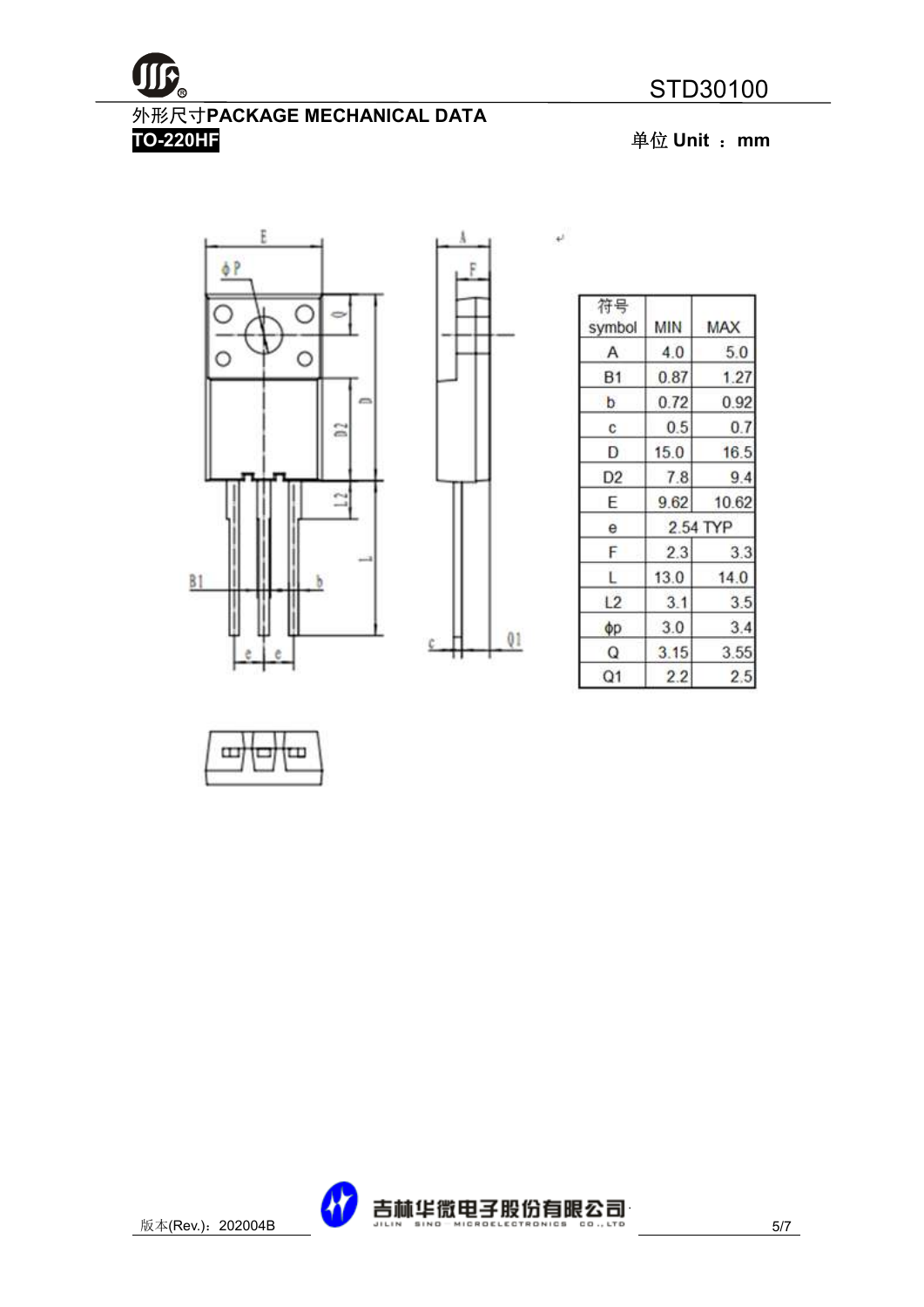

外形尺寸 **PACKAGE MECHANICAL DATA** 

**TO-263** 单位 **Unit** :**mm**



|                |               | MМ      |  |
|----------------|---------------|---------|--|
| <b>SYMBOL</b>  | MIN           | MAX     |  |
| A.             | 4.30          | 4.80    |  |
| A1             | 1.12          | 1.42    |  |
| A <sub>2</sub> | 2.54          | 2.84    |  |
| ь.             | 0.67          | 1.00    |  |
| c.             | 0.29          | 0.52    |  |
| D1             | 8.40          | 9.00    |  |
| Ε              | 9.80<br>10.46 |         |  |
| e              |               | 2.54BSC |  |
| н              | 14.00         | 16.00   |  |
| H <sub>2</sub> | 1.12          | 1.45    |  |
| U              | 1.50          | 3:10    |  |
| L1             | 1.70<br>1.45  |         |  |

编带 REEL





|                     | 品尺寸规格          | UNIT: mm       |                |               |                   |
|---------------------|----------------|----------------|----------------|---------------|-------------------|
| 规格                  |                | A 0            |                |               |                   |
| 尺<br>寸              | ± 0.3<br>24    | $10.9 \pm 0.2$ | $1.75 \pm 0.2$ | $1.5 \pm 0.2$ | .5<br>$+0.2/-0.1$ |
| 规格                  | $\mathbb{D}$   | P <sub>0</sub> | P <sub>2</sub> |               |                   |
| 天<br>π              | $+0.2/-0.$     | $4 \pm 0.2$    | $2 \pm 0.2$    | $6 \pm 0.2$   | $0.35 \pm 0.05$   |
| 规格                  | K0             | B <sub>0</sub> |                |               |                   |
| $\overline{R}$<br>寸 | $4, 9 \pm 0.2$ | $6.0 \pm 0.2$  |                |               |                   |